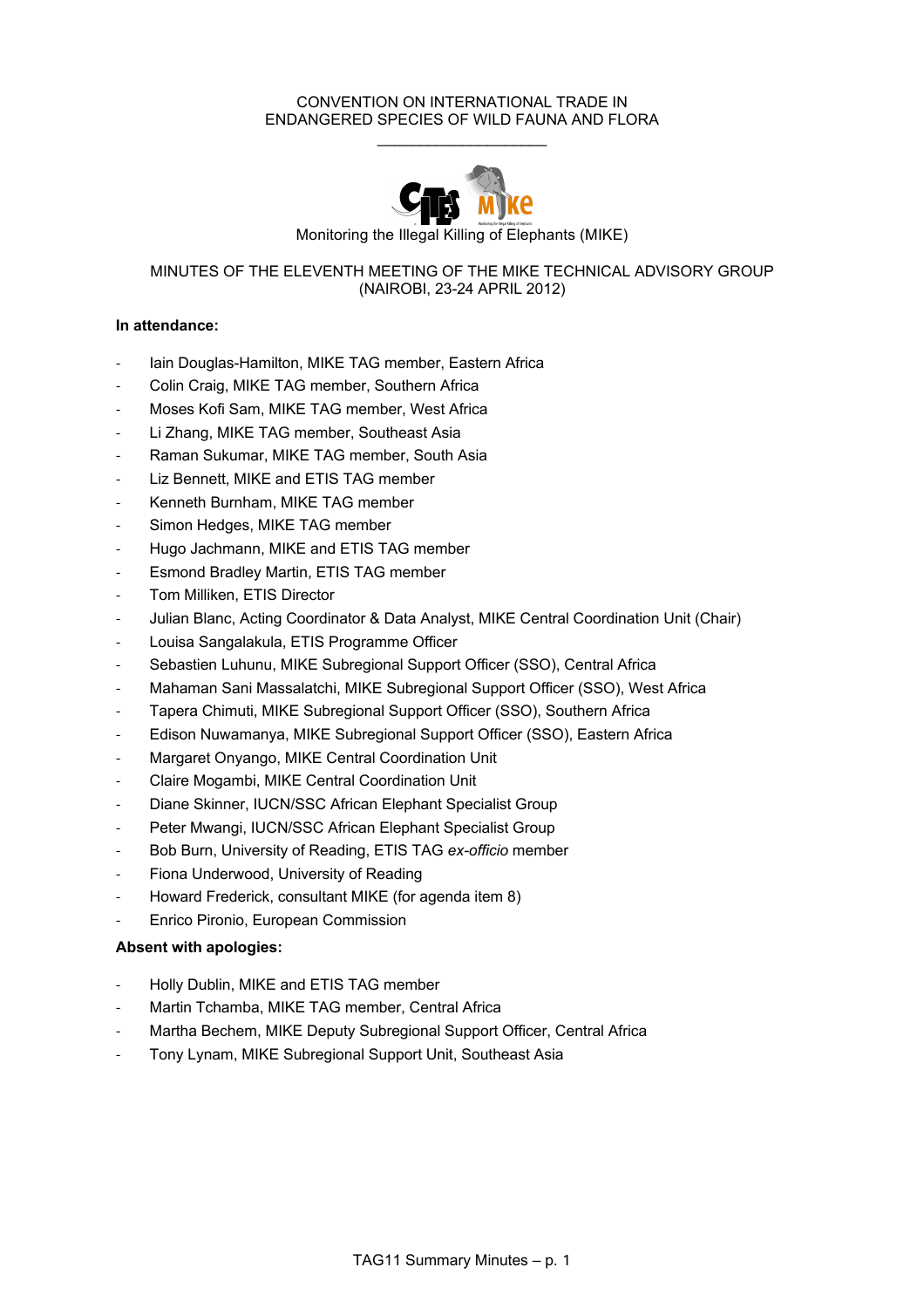#### **Strategic and administrative matters**

## **Opening of the meeting**

The Acting Coordinator opened the 11<sup>th</sup> meeting of the MIKE Technical Advisory Group (TAG11) by welcoming all participants and noting that it was the first meeting of the MIKE and ETIS TAG in which both MIKE and ETIS TAG members would attend both meetings, All four African SSOs were present, with only Martha Bechem, the Deputy SSO for Central Africa, unable to attend because she was completing the survey in Boumba Bek in Cameroon. He took note of the passing of Yaw Boafo, the Deputy SSO for West Africa. He welcomed the attendance of representatives from the IUCN/SSC African Elephant Specialist Group (AfESG), and an external expert, Howard Frederick, who would be reporting on a consultancy on building analytical capacity at MIKE sites. He provided apologies from Holly Dublin (MIKE and ETIS TAG member), Tony Lynam (who was carrying out SSO functions in Southeast Asia under contract with WCS) and Martin Tchamba (MIKE Subregional member for Central Africa). He also noted that Enrico Pironio from the European Commission would be attending on the second day of the meeting. As TAG11 would be the final TAG meeting of MIKE Phase II and with the necessity to hold both MIKE and ETIS TAGs within two days, rather than three, he warned that the agenda was very full.

# **1 Adoption of the agenda ........................................................................................................... TAG11 Doc. 1**

The Acting Coordinator alerted the TAG to the incorrect numbering of two working documents, and then invited the TAG to comment on the agenda. There were no comments and the agenda was adopted.

**2 Adoption of the working programme..................................................................................... TAG11 Doc. 2**

The TAG was invited to comment on the working programme. There were no comments and the working programme was adopted.

## **3 Minutes of the 10th meeting of the Technical Advisory Group (TAG10)........................... TAG11 Doc. 3**

The TAG was invited to comment on the minutes of TAG10. There were no comments and the minutes were approved.

# **4 Progress on the action points agreed to at TAG10.............................................................. TAG11 Doc. 4**

The Acting Coordinator introduced and reviewed the action points outlined in document TAG11 Doc. 4:

- 5 action points had been completed: 1 of 5 action points under item 4; all action points under items 5 and 10; and 2 of 3 action points under item 12.
- 5 action points were ongoing: 2 of 5 action points under item 4; all action points under items 6 and 9; and 1 of 3 action points under item 12.
- 2 action points were not done: 1 of 5 action points under item 4; and all action points under item 13.
- 1 action point was no longer valid: 1 of 5 action points under item 4.

The TAG then discussed a number of items and action points in greater detail.

- *Item 4: progress on the action points agreed to at TAG 9 (TAG09 Doc. 4)*

The Acting Coordinator explained that the TAG had requested the CCU to look into the quality of MIKE data emanating from the sites, utilizing the knowledge of the SSOs. He informed the TAG that some work had been done to achieve this, and this would be discussed during TAG11, under agenda items 8 and 15.

Regarding the integration of data quality control functions into the TAG terms of reference (TOR), the Acting Coordinator explained that data quality control systems had been integrated into the draft revision of Resolution Conf. 10.10 (Rev. CoP15). Iain Douglas-Hamilton and Colin Craig expressed some concern that data needed to be shared with the TAG, and thought that this should be reflected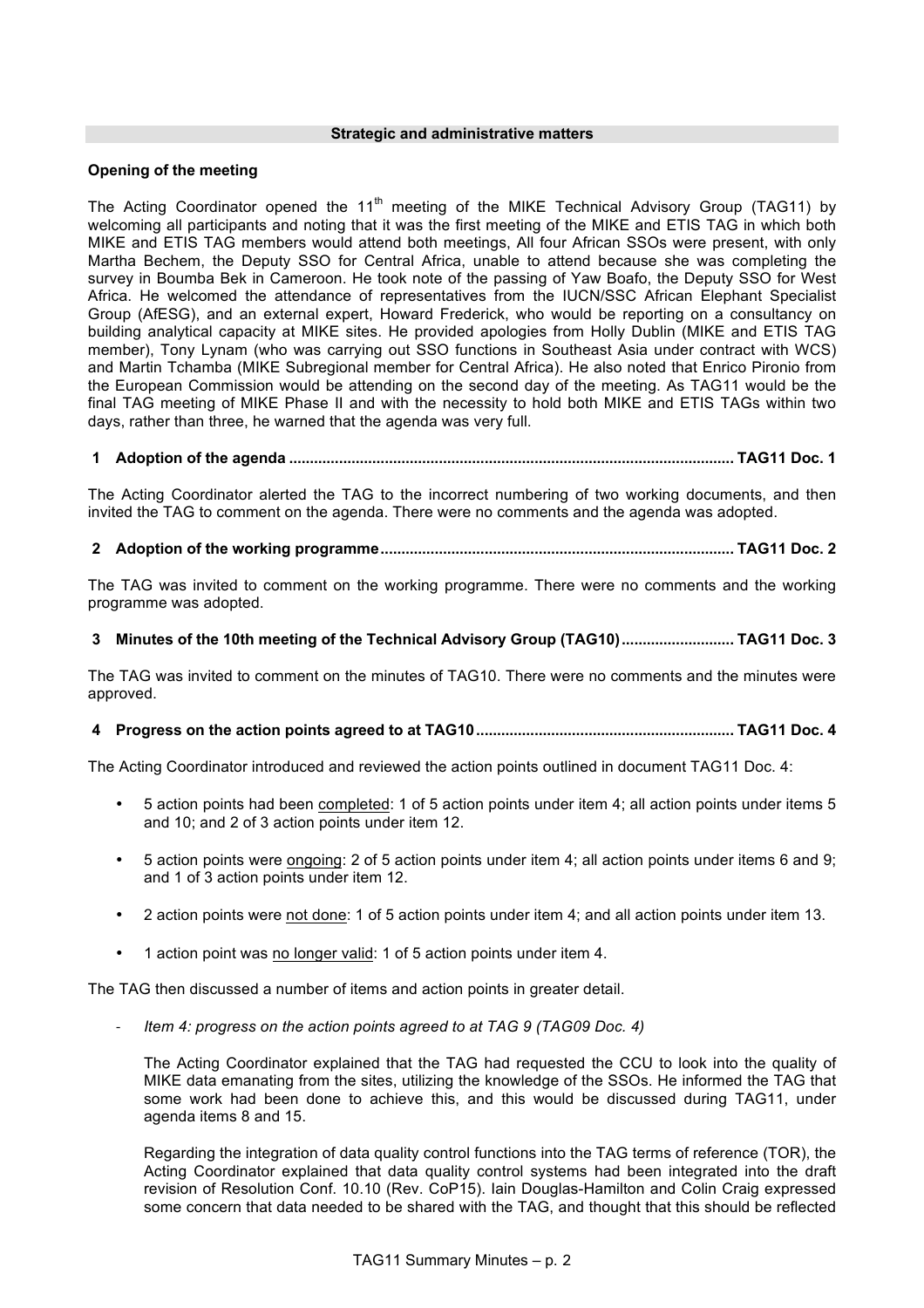in the TOR of the TAG. The ETIS Director pointed out that including data review functions by the TAG in the Resolution would carry greater weight its inclusion in the TOR of the TAG.

Regarding TAG input into the revision of Resolution Conf. 10.10 (Rev. CoP15), the Acting Coordinator reminded the TAG that any detailed comments on the proposed revisions to the MIKE ETIS sections would need to be sent directly by TAG members to the USA Management Authority, which was leading the review of the MIKE and ETIS sections of the Resolution on request from the Chair of the MIKE-ETIS Subgroup, by 6 May 2012.

Regarding compilation of data on rates of natural elephant mortality for MIKE sites, it was noted that no progress had been made, but it was agreed that this was an important action item to complete. Raman Sukumar and Iain Douglas-Hamilton agreed to take on this task for Asia and Africa respectively.

#### **ACTION: Raman Sukumar and Iain Douglas-Hamilton to compile data on changes in natural elephant mortality for MIKE sites in Asia and Africa respectively.**

Regarding the final action item under this item, on informal sources of information and early warning systems, the Acting Coordinator updated the TAG on the CITES Standing Committee's decision at SC61 that an early warning system should not be integrated into MIKE. The action point was therefore no longer valid.

- *Item 5: Evaluation of MIKE Phase II in Africa (TAG 10 Doc. 5)*

The Acting Coordinator reminded the TAG that at TAG10, a working group had been formed to refine and expand criteria for adding new MIKE sites. Since TAG10, the MIKE CCU had worked with that working group to finalize these revised criteria, and they would be proposed to the MIKE ETIS Subgroup of the CITES Standing Committee.

#### **ACTION: MIKE CCU to prepare a document for the MIKE-ETIS Subgroup of the Standing Committee to consider the refined and expanded criteria for adding new MIKE sites.**

- *Item 6: Membership and terms of reference of the TAG (TAG 10 Doc. 6)*

The Acting Coordinator drew attention to TAG11 Doc. 7, which outlined proposed drafts to the TOR for the TAG.

- *Item 9: Outcome of the workshop 'Elephants and the trade in elephant specimens: a review of existing analytical and reporting systems and recommendations for a way forward' (TAG 10 Doc. 9)*

Bob Burn indicated that he had done some initial work to determine any relationship between PIKE and carcass ratios. It was agreed that this information would be discussed during discussion of agenda item 8.

- *Item 10: MIKE analysis for the 61st meeting of the Standing Committee (TAG 10 Doc. 10)*

The Acting Coordinator reminded the TAG that an action item had been identified to refine the list of research questions to validate PIKE-based inference so that they could be effectively addressed. The list of PIKE questions had been refined by the CCU in consultation with a working group established at TAG 10 to that effect, and a consultancy had been awarded to Hugo Jachmann to investigate a number of these questions. This information would be discussed under TAG11 Doc. 10.

- *Item 12: MIKE elephant survey standards (TAG 10 Doc. 12)*

The Acting Coordinator confirmed that work had been done on two of these action items. Ken Burnham had reviewed Appendix I of the MIKE aerial survey standards, and his findings would be discussed during agenda item 13. Likewise, a meeting had been held to review the aerial survey standards and the results of this meeting would also be discussed during agenda item 13.

Work on the review of options for the use of rainfall methods in large forested sites had started, and rainfall data were being collected as part of the survey of Boumba Bek National Park (Cameroon).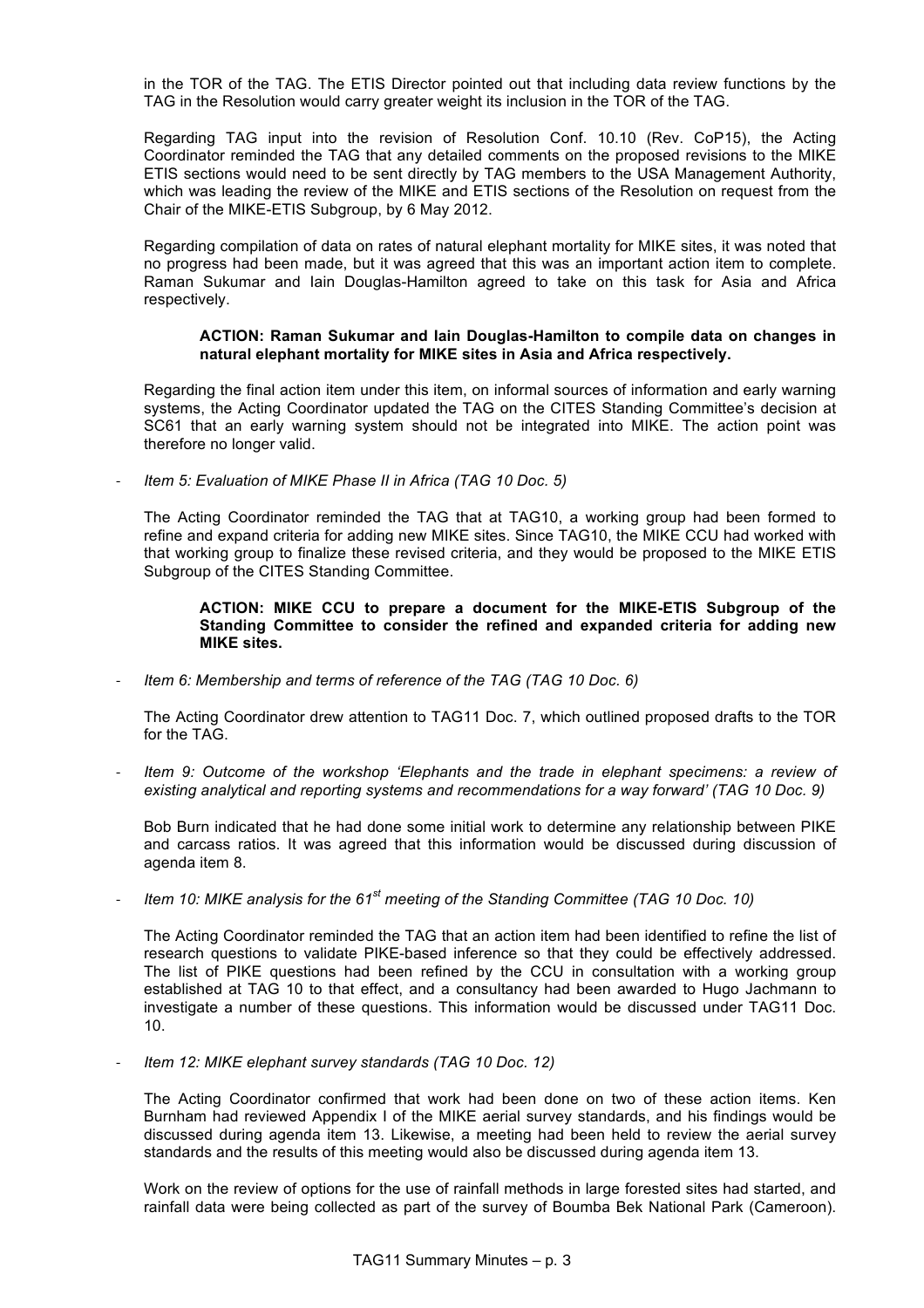Simon Hedges had produced a document outlining some shortcomings of the rainfall method. The Acting Coordinator agreed to circulate this document to the TAG.

## **ACTION: MIKE CCU to circulate Simon Hedges's document on the rainfall method to the Working Group for their review. (Martha Bechem, Julian Blanc, Ken Burnham, Simon Hedges, Moses Kofi Sam, Li Zhang)**

- *Item 13: Validation of the MIKE site sample (TAG 10 Doc. 13)*

This had not yet been done.

## **ACTION: Ken Burnham to circulate a finalized version of his document on site validation to TAG.**

The Acting Coordinator asked for any additional comments on the action points. Simon Hedges requested that meeting minutes be circulated more promptly that had been the case in the past.

#### **5 Revision of MIKE and ETIS Sections of Resolution Conf. 10.10 (Rev. CoP 15)................ TAG11 Doc. 5**

The Acting Coordinator introduced TAG11 Doc. 5, which outlined the proposed revisions to the MIKE and ETIS sections of Resolution Conf. 10.10 (Rev. CoP15). After SC61, the MIKE-ETIS Subgroup of the Standing Committee had asked the MIKE CCU and TRAFFIC to prepare suggested edits on the MIKE and ETIS sections of the Resolution and its Annexes. The proposed changes were reviewed by the Subgroup and had been circulated to all African and Asian elephant range States, as well as to the TAG. He noted that the deadline for written comments was 6 May 2012, and that comments should be sent directly and in writing to the USA Management Authority.

In the MIKE section, the Acting Coordinator drew attention in particular to the sections dealing with data access and release, roles and responsibilities and funding and operational support. The TAG was invited to provide comments.

Iain Douglas-Hamilton suggested that the wording should be consistent throughout, using 'illegal killing' rather than 'illegal hunting'. There was general agreement from the TAG on this. He also suggested that in paragraph (e) of the opening section of the MIKE and ETIS sections, the word 'killing' should be replaced with 'mortality'. Finally he noted that there was no reference to the private sector in that same paragraph (e), which he considered important.

Simon Hedges raised some issues about the other sections of the Resolution (not directly dealing with MIKE and ETIS). The Acting Coordinator noted that these comments needed to be sent to Vivek Menon, who was chairing a working group established at SC61 to oversee the review of the other sections of the Resolution.

Ken Burnham had a number of comments and agreed that he would send these directly to the USA Management Authority. In particular, the word "representative" should be removed from Annex 2 3. b), and "to the maximum extent possible" be added to the end of that sentence.. He also felt that a provision should be made for data to be disclosed to contractors under non-disclosure agreements as appropriate.

Fiona Underwood had a number of questions about data access and release in the MIKE section, which were resolved in the discussion.

The ETIS Director suggested that the language for MIKE reporting might be unnecessarily restrictive. If read very strictly, it might mean that MIKE analyses would only be allowed for meetings of the CITES Standing Committee and Conference of the Parties, as opposed to for any other meetings or needs. There was general agreement from the TAG that it would be better to have slightly less restrictive language surrounding MIKE's reporting mandate.

The ETIS Director introduced the edits to the ETIS section of the Resolution and invited comments.

Bob Burn asked whether country reports should be included in the Resolution as a specific reporting requirement. The ETIS Director responded that this was something to be considered. He acknowledged there was a general need to standardize across the MIKE and ETIS sections. In particular data access and release language needed to be included to reflect the new ETIS system.

Iain Douglas-Hamilton asked about the frequency of the reports that ETIS produces. The ETIS Director responded that the mandate and obligation was for the Conference of the Parties, and at any other time as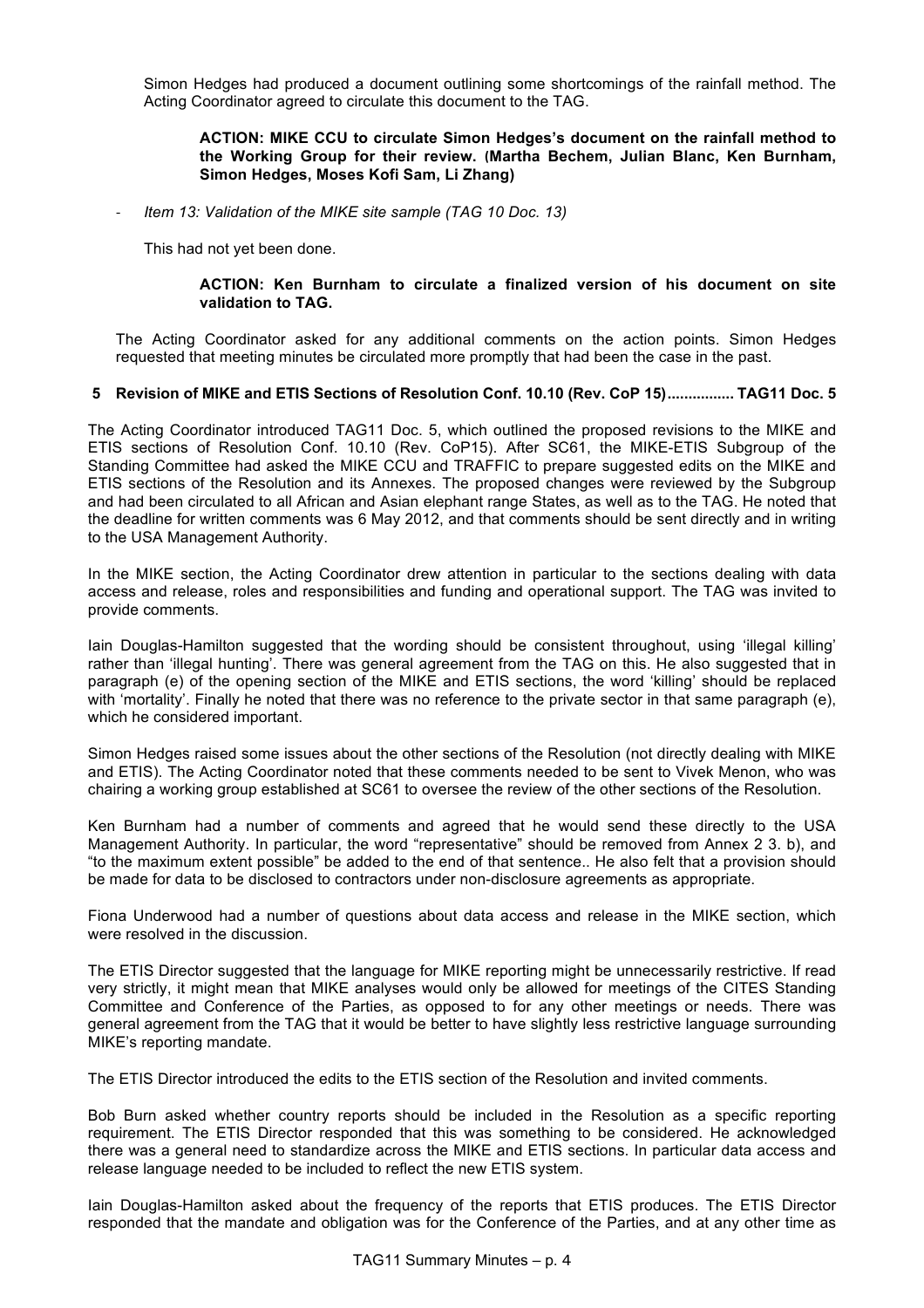requested by the Standing Committee, but they also prepared country reports and other reports as necessary. Raman Sukumar asked how 'old' ivory is dealt with in the Resolution. The ETIS Director responded that this was a major issue, as ivory from stockpiles may leak into the illegal trade, potentially confounding the ETIS analyses. He noted that this was one reason why the linkage between MIKE and ETIS was essential. He also noted that other sections of the Resolution deal with stockpile management and that these sections also needed to be strengthened.

**ACTION: MIKE CCU to send in general TAG comments on draft MIKE and ETIS sections of Resolution Conf. 10.10 (Rev. CoP15) to the USA Management Authority by 6 May 2012.** 

**ACTION: TAG members to send any detailed comments on draft MIKE and ETIS sections of Resolution Conf. 10.10 (Rev. CoP15) in writing directly to the USA Management Authority by 6 May 2012.** 

**ACTION: ETIS Director to send necessary edits on ETIS data access and release sections of Resolution Conf. 10.10 (Rev. CoP15) in writing directly to the USA Management Authority by 6 May 2012.** 

## **6 Long-term implementation of MIKE ....................................................................................... TAG11 Doc. 6**

The Acting Coordinator introduced TAG11 Doc. 6, which outlined progress made towards the long-term implementation of MIKE.

The Acting Coordinator outlined the progress in securing funding for the next phase of MIKE in Africa. In July 2011, an initial draft of the MIKE Phase III project concept note was submitted to the European Union and the Secretariat of the African, Caribbean and Pacific Group of States (ACP), and in November 2011, the draft logical framework for MIKE Phase III was elaborated by the MIKE SSOs, MIKE CCU, IUCN ESARO and the IUCN SSC AfESG. When this concept was not funded under the March 2012 round of the 10th European Development Fund, a new project concept (branded MIKE 2.0) was developed and submitted to the EC Environment and Sustainable Management of Natural Resource Programme (ENRTP). This project, subject to funding restrictions because only Euro 2 million was available over two years, was reformulated with a revised and streamlined project focus.

MIKE 2.0 was being designed to build on the success of the first two phases, and to make the system more sustainable and less reliant on donor inputs. It also had a broader focus on biodiversity monitoring, not just elephants, partially due to the lesson learnt during Phase II that sustainability depends on the management relevance of the monitoring systems. Due to the possibility of reduced financing, the focus had been narrowed to priority activities.

The Acting Coordinator outlined the MIKE 2.0 draft project purpose, results and activities. The project purpose was described as: "Practical, field-based monitoring, analysis and reporting systems are strengthened and institutionalised to inform and drive site and national adaptive management processes as well as regional and international policy-making and action concerning conservation of elephants and other large mammals." The four results were: 1) Management oriented ranger-based biodiversity and threat monitoring systems are adopted and implemented in a growing number of African protected areas and national protected area systems; 2) Capacity for provision of training in field-based biodiversity monitoring, analysis and application is developed in appropriate African training institutions; 3) Protected area and biodiversity monitoring systems are relevant to and integrated with national and regional policies, systems and structures; and 4) Information generated by participating protected areas is effectively analysed and applied to inform and influence international biodiversity conservation mechanisms and policies.

Bob Burn and Fiona Underwood cautioned that, speaking from experience with the ETIS Darwin project, Activity 4.5 (Develop an analytical framework for better understanding the dynamics of the illegal ivory supply chain, in collaboration with ETIS, AfESG, the MIKE/ETIS Technical Advisory Group and the MIKE/ETIS Sub-Group of the CITES Standing Committee, including the generation of lessons learnt for other illegally traded wildlife products) seemed to be very ambitious, with even less funding available then before. There was general agreement that Activity 4.5 could be tightened.

Liz Bennett raised the possibility that MIKE would be asked for analyses of information it was not able to collect, such as for other species. The Acting Coordinator responded that they had been very careful with the wording in the proposal on that point, indicating that MIKE would only be able to provide such analyses if suitable data were supplied to the programme. Simon Hedges referred to the workshop on 'Elephants and the trade in elephant specimens: a review of existing analytical and reporting systems and recommendations for a way forward' when it was agreed that MIKE should be focusing on PIKE and carcasses and raised a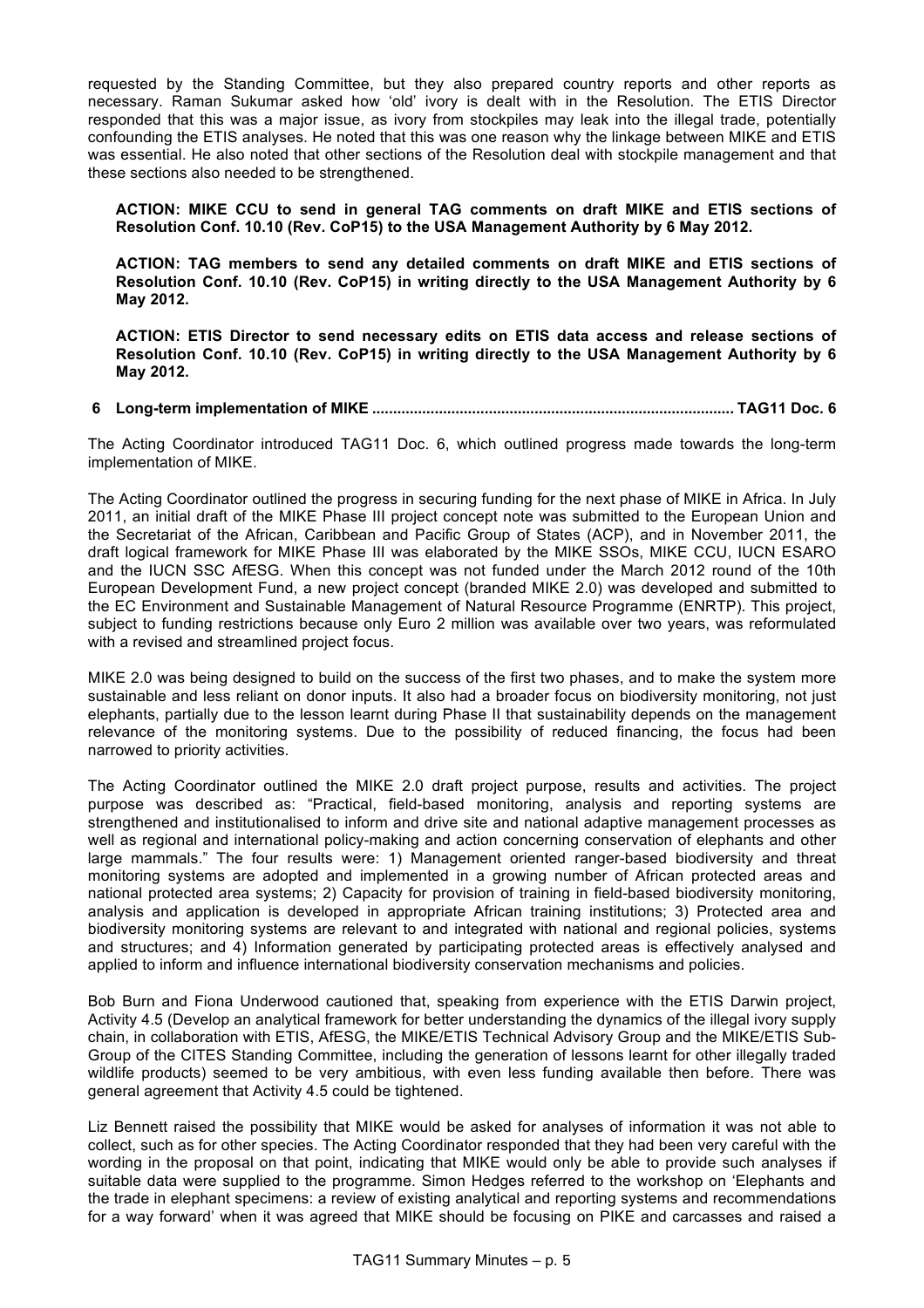concern about the broadening, rather than the focusing, of MIKE. The Acting Coordinator noted that data on other species were being collected by range States as part of the implementation of MIST promoted by MIKE in Phase II, and that MIKE was only compiling and using a subset of those data to produce analyses based on PIKE. He also reminded the TAG about their concerns about the validation of PIKE and therefore the importance of continuing to collect effort data. It was agreed that the wording of Activity 4.2 (Compile and analyse biodiversity and threats data generated and supplied by participating protected areas) could be tightened by referring only to key species of large mammals.

The SSO for Southern Africa asked about what linkages were envisaged with BIOPAMA, the European Union project on protected area management in which IUCN is a partner. The Acting Coordinator noted that BIOPAMA would likely not include very much work on ranger-based monitoring, although there may be opportunities for linkages on capacity building.

The Acting Coordinator outlined the potential delivery mechanisms for MIKE 2.0, including the need to strengthen the partnership with IUCN, to build on existing MIKE capacity, national and regional engagement with MIKE, and to strengthen collaboration with relevant conservation agencies and supporters. There would be a formal partnership with IUCN in delivering MIKE 2.0 and greater integration of SSUs in IUCN regional offices, including the sharing of technical capacity with other IUCN biodiversity initiatives. A MIKE consortium could be established as a mechanism to engage partners in delivering the MIKE programme and ensuring its long-term sustainability.

The ETIS Director asked for further information on the proposed MIKE consortium and possible overlap with the MIKE-ETIS Subgroup of the Standing Committee. The Acting Coordinator clarified that the consortium would be for the day-to-day management and implementation of the MIKE 2.0 project and was mainly directed towards a better working relationship with the IUCN regional offices. The ETIS Director also asked whether ETIS would be included in MIKE 2.0, noting that it was important that ETIS be recognized as some component of this project, in order to enhance the idea that these are linked and collaborative programmes. The Acting Coordinator clarified that the budgeting had not yet been finalized, but ETIS was included as a part of Result 4.

The Acting Coordinator emphasized that building on lessons learned in Phase II, the priority was to have a bottom-up approach which to meet the needs of the range States first. Finally, the Acting Coordinator clarified that the Phase II would run until the end of 2012, and if the EUR 2 million were granted, the new project would commence in January 2013 and run for 2 years.

The Acting Coordinator then outlined progress towards implementation of MIKE in Asia. The project agreement for MIKE implementation in Southeast Asia was signed with WCS in December 2011, and would run until the end of 2013. The former MIKE Coordinator had visited India in June 2011 to meet with the Asian Nature Conservation Foundation to discuss the re-launching MIKE in South Asia. There were very limited funds available, but the Secretariat would undertake a needs assessment and evaluation in 2012, from which a multi-year programme of work would be developed.

# **7 Membership and Terms of Reference of the TAG ................................................................ TAG11 Doc. 7**

The Acting Coordinator introduced TAG11 Doc. 7, which outlined proposed changes to the membership and terms of reference (TOR) of the TAG and invited comments from the TAG. He reminded the TAG that funding realities may mean that TAG meetings would not happen every year and requested ideas on ways in which the TAG could work in the absence of annual meetings.

Liz Bennett raised some concerns about term limits and turnover, noting that continuity could be lost with too much shuffling of the TAG. She also raised the importance of maintaining cross-institutional links, such as with the IUCN elephant Specialist Groups, as well as retaining irreplaceable expertise, such as that provided by the statisticians. The Acting Coordinator introduced comments sent to the CCU prior to TAG11 by Holly Dublin, in which she expressed concerns about continuity and suggested retaining the IUCN elephant Specialist Group Chairs as permanent TAG members. The coordinator also clarified that statistical expertise had been obtained through consultancy contracts since the beginning of MIKE. Simon Hedges supported Liz Bennett's comments on continuity, and also raised the point that the IUCN elephant Specialist Group Chairs change too, so continuity would not be assured by making Specialist Group Chairs permanent TAG members. Iain Douglas-Hamilton expressed support for turnover in the TAG while maintaining continuity. He also highlighted the importance of maintaining relationships with external institutions and academics. Finally, he asked whether individuals could apply to be members of the TAG. Colin Craig asked whether there was a requirement for TAG members to be involved in both MIKE and ETIS issues. The Coordinator responded that the involvement of TAG members in both MIKE and ETIS issues had been a suggestion of the TAG working group established to review the TAG TOR at TAG10.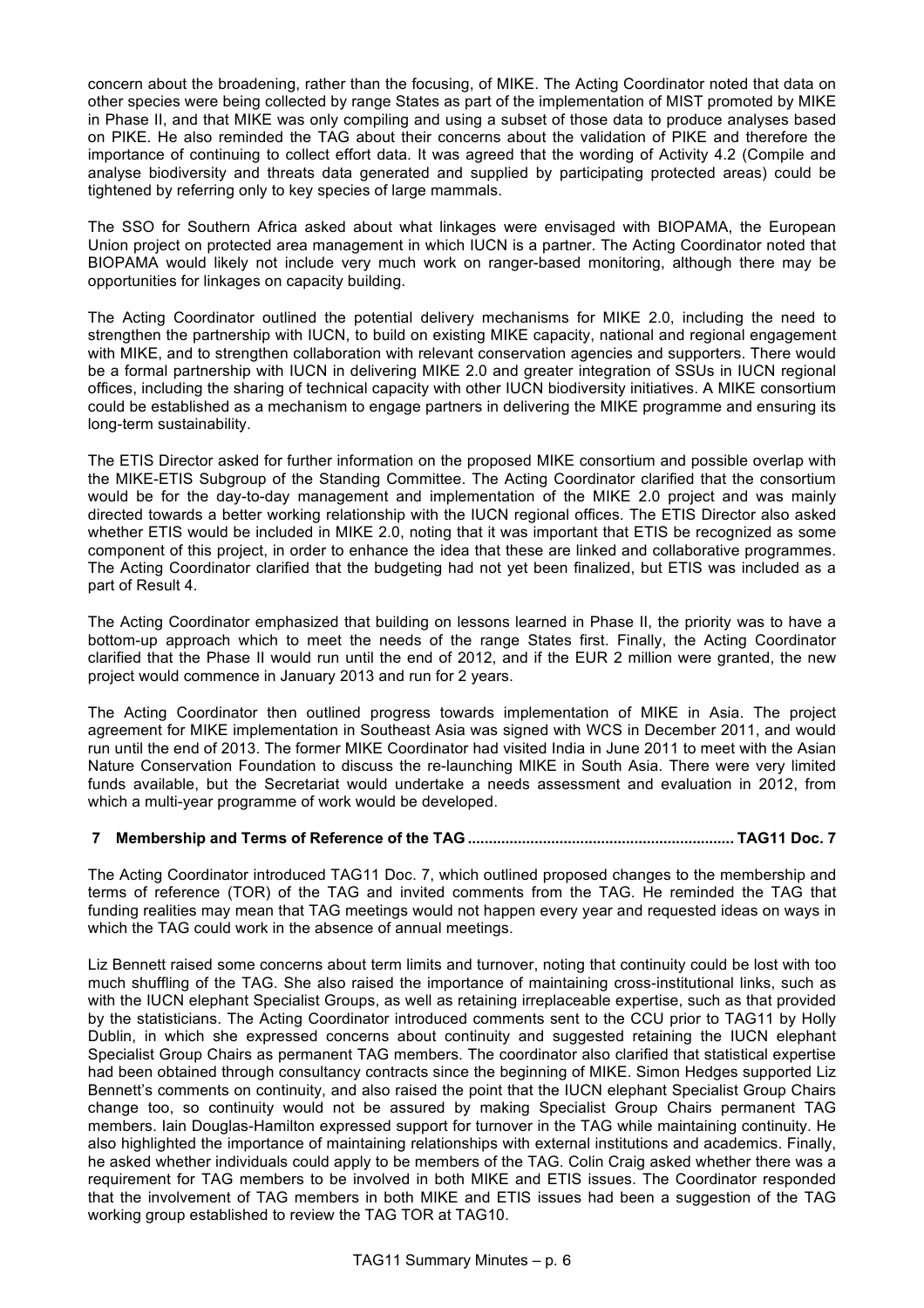On the subject of continuity, the Acting Coordinator stated that turnover would be managed in such a way as to affect no more than half of the TAG members at any one time. The terms would align with CITES COP cycles. For the purposes of the first set of new appointments, at CoP16, it would be assumed that all current TAG members were serving their first term. If the new TOR were adopted by the Standing Committee, then the nominations process would start in advance of COP16, and nominations would be invited allowing individuals to express their interest, and the Secretariat would then appoint new members. Finally, he drew attention to the provision within the TOR that allows the creation of working groups and task forces with the engagement of external institutions and individuals.

There was a short discussion on modalities of engagement, in the context of funding shortages. It was suggested that meetings could be held using Skype, but only for shorter meetings and for working groups. An annual meeting could be spread out over a few weeks, with short sessions using Skype.

## **ACTION: MIKE CCU to include the suggestion that Chairs of the IUCN elephant Specialist Groups be retained as permanent co-opted members in the draft TOR for the TAG.**

## **Technical matters**

## Analytical issues

# **8 MIKE analysis for the 62nd Meeting of the Standing Committee (SC62) ............................ TAG11 Doc. 8**

The Acting MIKE Coordinator introduced TAG11 Doc. 8, which described the results of the MIKE analysis for the 62nd meeting of the Standing Committee. The analysis only covered Africa as there were very few carcasses reported from Asia. There were also very few carcasses from West Africa, with only two sites in that subregion reporting any data for 2011. Spatial factors explained more variation in PIKE (59%) than temporal factors (18%), but the amount of temporal variation had more than doubled since the previous analysis. He then presented the continental trends for PIKE, which had been increasing since 2006, with 2011 displaying the highest continental PIKE level on record, and representing a statistically significant increase from 2010. The subregional PIKE trends showed that the increase in PIKE was clearly taking place in all four African subregions. For the first time, PIKE values exceeded 0.5 in all subregions in 2011.

The covariate analysis resulted in much the same list of covariates as the 2010 analysis, with a few exceptions. As in the previous analysis, there was a strong positive relationship between infant mortality (a proxy for poverty) at the site level and PIKE. Larger sites tended to have comparatively lower levels of poaching than smaller sites and there was a strong negative relationship between farming activity (livestock density and crop occurrence) and PIKE. Law enforcement capacity and research and monitoring, two new covariates obtained using standard Protected Area Management Effectiveness assessment methods, were also closely correlated with PIKE. Net primary production had dropped to insignificance. At the national level, governance was again the most important correlate with PIKE. Finally, at the global level, the annual growth in consumer spending in China (as a proxy for demand for ivory) was very strongly associated with PIKE levels. The annual growth in consumer spending in other countries had been tested in the previous analysis, but had not been found to be important. The above covariates, were fitted in a hierarchical model and all remained significant. Finally, the Acting Coordinator reviewed the section of the report that provided estimates of total numbers of elephants killed at MIKE sites, utilizing Ken Burnham's methodology (as outlined in TAG11 Doc. 11). He then invited comments from the TAG.

Colin Craig asked for more information on the results of the analysis with regard to the impact of the one-off sales, as one of the objectives of MIKE was to determine the impact of CITES decisions on illegal killing of elephants. The Acting Coordinator explained that 2005 and 2011 were the only two significant year effects in the data, with 2005 being the bottom of the trend and 2011 as the year where the trend was accelerating. Ken Burnham clarified that there was no discernable evidence of an effect of the one-off sale in the data available. Fiona Underwood and Bob Burn raised the issue that the question needs to be considered in the context of all other drivers. Colin Craig asked if more one-off sales would help. Ken Burnham responded that in order to investigate that, the policy interventions would have to be designed as a quasi-experiment; more sales (at least five) would be needed, as well as more data of different types. The Acting Coordinator also raised the point that the one-off sale represented both a sale and the start of a moratorium, constituting two opposite signals to the market. Therefore, even if there was a causal link and a discernible effect on the PIKE trend, it would be impossible to know whether it was due to the sale, or the moratorium.

There was a discussion about the rhino analogy that had been included in the report. The Acting Coordinator explained that it had been put in as a potentially useful comparative example. The ETIS Director argued that the confluence of factors surrounding the rhino poaching made it a unique situation, and therefore not a useful comparative example. He also thought it distracted from the extremely strong message already being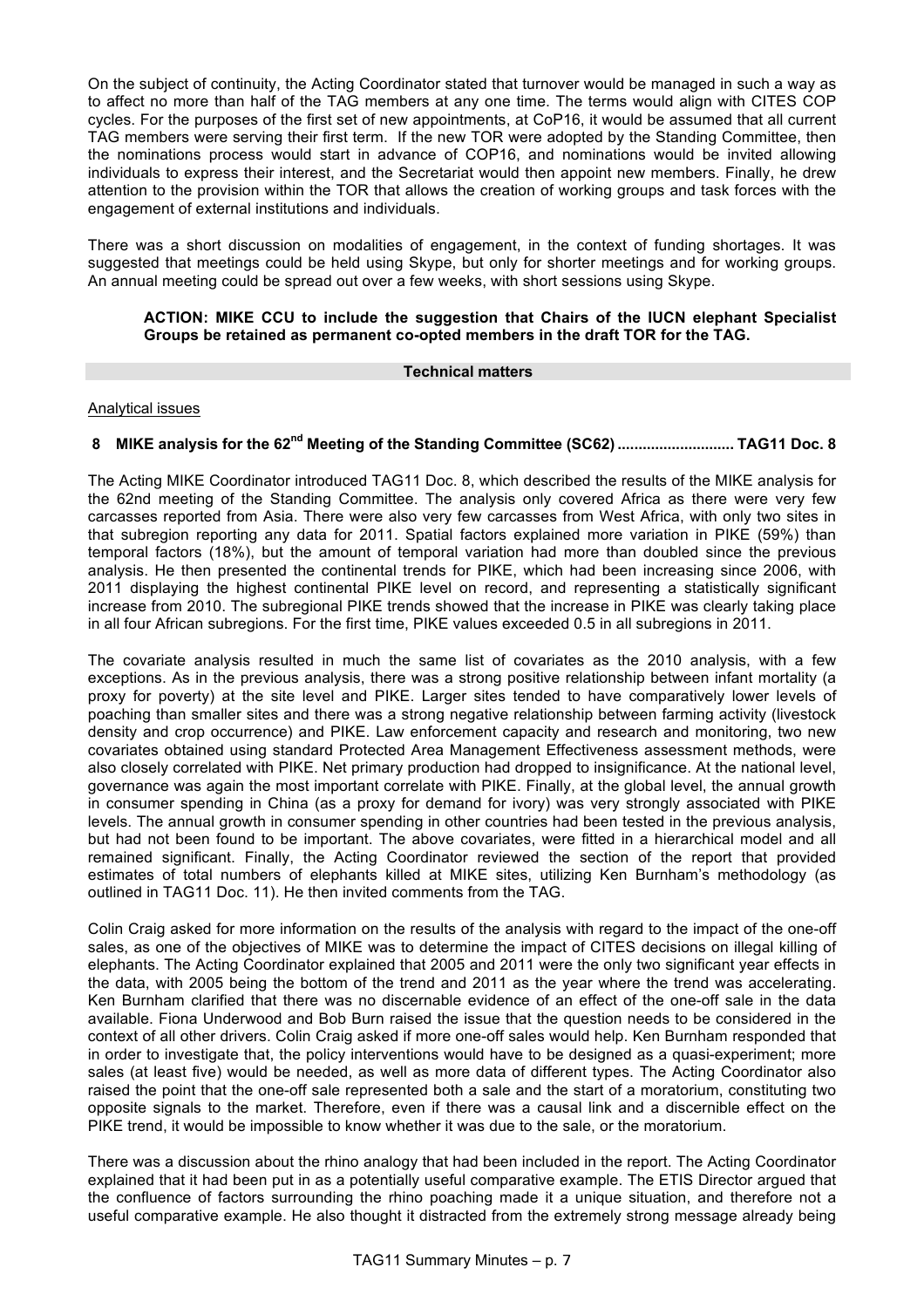shown by the MIKE analysis. A number of TAG members agreed that including the rhino example could be a distraction from the elephant issues and it would perhaps not be strategically advisable to include it in the report.

Liz Bennett asked whether there was any analysis of PIKE levels in the 4 countries that sold ivory in 2008. The Acting Coordinator responded that PIKE values were still zero or negligible in two of the sites from those countries (Etosha and Kruger) and remained moderately low in Chobe, but were moderately high in the Zimbabwe sites and the Caprivi (the other Namibian site).

There was some disagreement over the ranges of natural mortality for savanna and forest sites that should be used in the calculations for estimating numbers of illegally killed elephants from PIKE. It was agreed that longer discussion on this item was necessary. A caveat should also be included in the SC62 document that further work on carcass ratios and natural mortality is required.

A number of comments were made on the conclusions in particular, and a working group was established to review those and report back on the second day of the meeting. The working group was composed of Iain Douglas-Hamilton, Raman Sukumar, Liz Bennett, Li Zhang, Tom Milliken, Simon Hedges and Fiona Underwood. This group also discussed parameters of natural mortality to include in the calculation of numbers of elephants killed.

Written comments were provided to the Acting Coordinator, but the main points are raised below.

- It was proposed that the name of the axis on the graphs be renamed from 'predicted PIKE' to 'estimated PIKE' to ensure that causal links are not being communicated inadvertently.
- It was recommended that, percentages of elephants illegally killed should be reported instead of absolute numbers, given the considerable uncertainty surrounding elephant population estimates.
- The MIKE CCU would consult Iain Douglas-Hamilton, Raman Sukumar, Ken Burnham and Colin Craig by email to determine natural mortality parameters to include in the SC62 document.
- It was suggested that the language around the mixed signals (i.e. one-off sale coinciding with the start of the moratorium) should be slightly reworded but should remain in the document.
- It was felt that some of the conclusions could be reworded for a clearer statement of what could be inferred from the results of the analysis.

#### **ACTION: MIKE CCU to consider the incorporation of TAG's suggested edits in the final version of the MIKE report to SC62.**

**ACTION: Iain Douglas-Hamilton, Raman Sukumar, Ken Burnham, Colin Craig and the Acting Coordinator to work by email to determine natural mortality parameters to include in the SC62 document.**

#### **9 Joint reporting by ETIS, CITES MIKE, IUCN and UNEP-WCMC for SC62 .......................... TAG11 Doc. 9**

The Acting Coordinator introduced TAG11 Doc. 9 and requested the Programme Officer of the AfESG, Simon Hedges (as Co-chair of the Asian Elephant Specialist Group) and the ETIS Director to provide an overview of their sections of the joint document to the 62<sup>nd</sup> meeting of the CITES Standing Committee.

The AfESG Programme Officer summarized the content of the section on African elephant status, threats and conservation actions, including an outline of the list of survey reports collected by the AfESG and the CITES MIKE programme, recent published research, and a summary of responses to a questionnaire sent to the AfESG network to gather information on levels and dynamics of poaching. Analysis of the survey data was underway following the recruitment of a Database Officer in March 2012. Results from the questionnaire were in alignment with the results from MIKE and ETIS, but a point of concern was the high proportion of respondents who had asked to remain anonymous, presumably for fear of repercussions. The African elephant section also included updates on threats as well as conservation strategies and action plans.

Simon Hedges summarized the content of the Asian elephant section of the report. He highlighted that Sumatran elephants were listed on the IUCN Red List as Critically Endangered at the end of 2011. A number of new population surveys had been conducted, some of which were in MIKE sites, and a number of them representing second data points for those MIKE sites. He also reviewed the threats as well as conservation strategies and action plans completed and underway.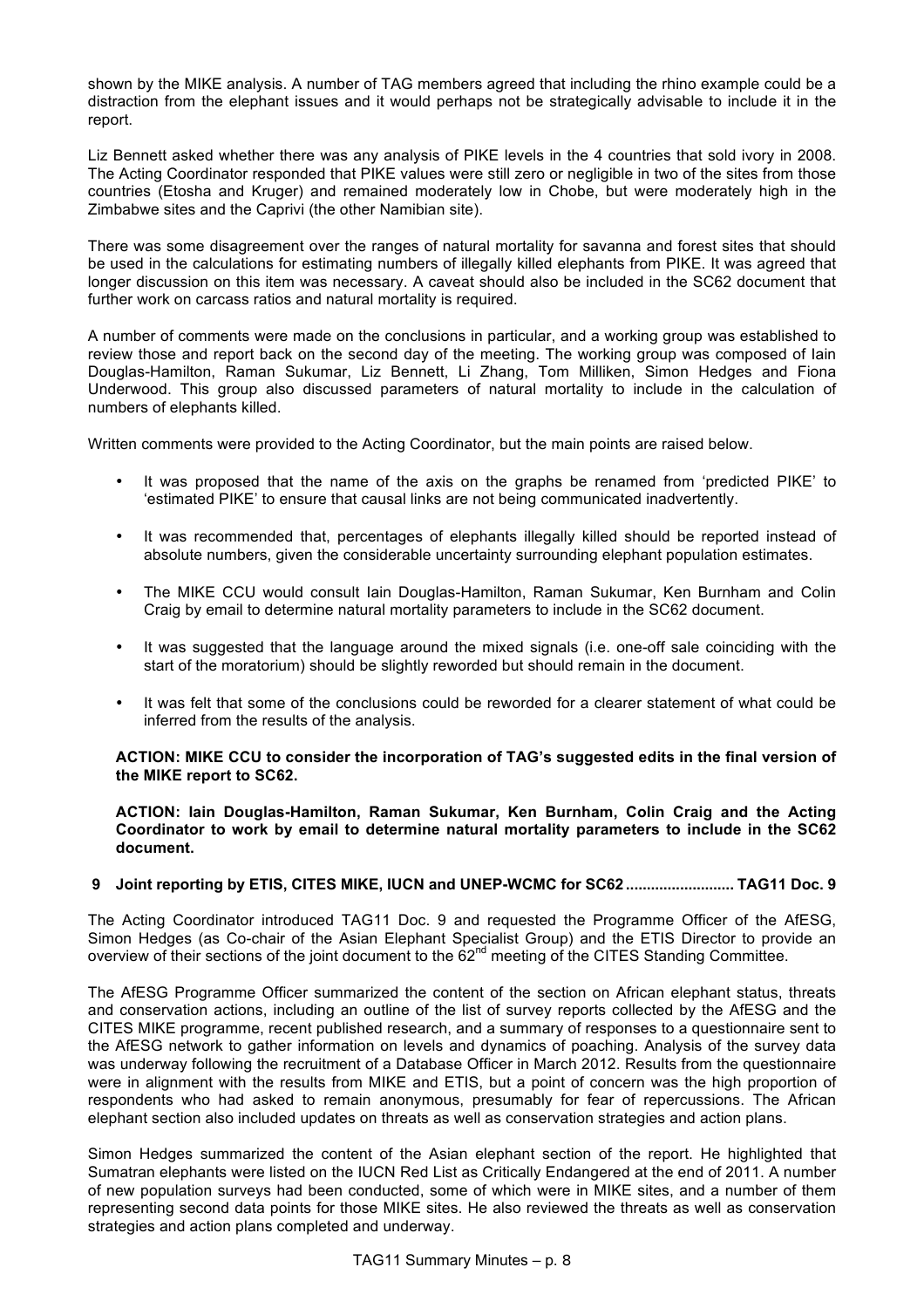The ETIS Director summarized the content of the ETIS section, which concentrated on large-scale ivory seizures. The large number of ivory consignments leaving the African continent through either Kenyan or Tanzanian seaports was of major concern. This represented a major shift from West and Central Africa. China and Thailand were again identified as the primary destinations for the majority of large-scale ivory seizures. He also referred to the recent investigative work in China that indicated the erosion of enforcement of internal ivory trade controls, providing an avenue for illegal ivory to leak into legal channels. Further information would be provided during the ETIS TAG.

Li Zhang indicated that TRAFFIC China has done some work on domestic markets. The ETIS Director added that there were some sets of time series data for markets in cities in China. A lot of products were being sold without cards, indicating a breakdown of the internal ivory trade control systems.

The MIKE SSO for Eastern Africa asked for further information about the shift in the trade dynamic from West to East Africa. The ETIS Director responded that there appeared to be major issues with the sectors outside the wildlife sector, such as customs and police.

Iain Douglas-Hamilton asked whether there was any effective follow-up on seizures. The ETIS Director responded that ETIS does try to gather that information. One of the key findings was that in most of these large-scale ivory seizures, there was no evidence of successful law enforcement actions, and in most cases investigations were not completed. Additionally, information was rarely shared with the country of export or origin, and most importantly, arrests were not made, nor were deterrent penalties imposed.

#### Research issues

#### **10 Validation of PIKE-based inference...................................................................................... TAG11 Doc. 10**

The Acting Coordinator introduced TAG11 Doc. 10, which outlined work towards validating PIKE-based inference as requested at TAG10. A working group composed of Ken Burnham, Bob Burn, Simon Hedges, Raman Sukumar and the MIKE CCU had been created to consider and refine the list of PIKE questions presented at TAG10. The MIKE CCU had prepared a document expanding on the list of questions and had circulated it to the working group for comment. Following the revision of the document, incorporating comments from Ken Burnham, Hugo Jachmann was issued a contract by MIKE to conduct a pilot study to validate PIKE-based inference.

Hugo Jachmann then gave a presentation on his work to date. Using a small sample of sites, he looked at the reliability of the within-site sample used to compute PIKE, with a specific focus on data quality and ways to improve on it and an investigation into the relationship between cause of death and detection probability. He noted that due to the time constraints, it was not expected that the pilot study would lead to conclusive results on PIKE's reliability. For the pilot, sites needed to be small and well managed, with a road network and with elephants distributed evenly across the site. Sites also needed to have relatively good patrol coverage, be utilising MIST and cover a range of different habitat types Working with the MIKE SSOs, four sites were chosen: Kakum Conservation Area and Mole National Park in Ghana; and Queen Elizabeth National Park and Murchison Falls National Park in Uganda.

Dr Jachmann interviewed management and patrol staff on patrol strategy, intelligence, availability and use of GPSs, duplicate patrol routes, detection of carcasses, frequency of camp visits, etc. He scrutinized carcass and patrol sheets, inspected MIST and proportion of the patrols entered, extracted information from MIST and gathered data on rainfall and burning. He determined a methodology for estimating the mean maximum strip width for detecting carcasses on patrol. The results were: Kakum Conservation Area – 35 m; Mole National Park – 74 m; Queen Elizabeth National Park – 229 m; and Murchison Falls National Park – 258 m. Results for 2011 indicate that detection probability in Kakum, Mole and Queen Elizabeth was 1.0. He also discussed the different modes of detection at the different sites.

The results of the study indicated that, provided inaccuracies are kept at a minimum, for relatively small sites that are well managed and with good patrol coverage, PIKE is a sound measure to monitor trends in elephant poaching. However, the results may not apply equally well to large, poorly managed sites.

He made a number of recommendations, including: a) removing obstacles that may prevent a site from entering all patrol data in MIST, such as GPS and batteries; removable storage and frequent backups; brief manuals for repairing MIST; and guidelines/protocols for data submission; b) improving data quality, particularly for aggregated PIKE data using strict protocols; c) increasing frequency of field visits by MIKE staff; and d) improving data flow and administration.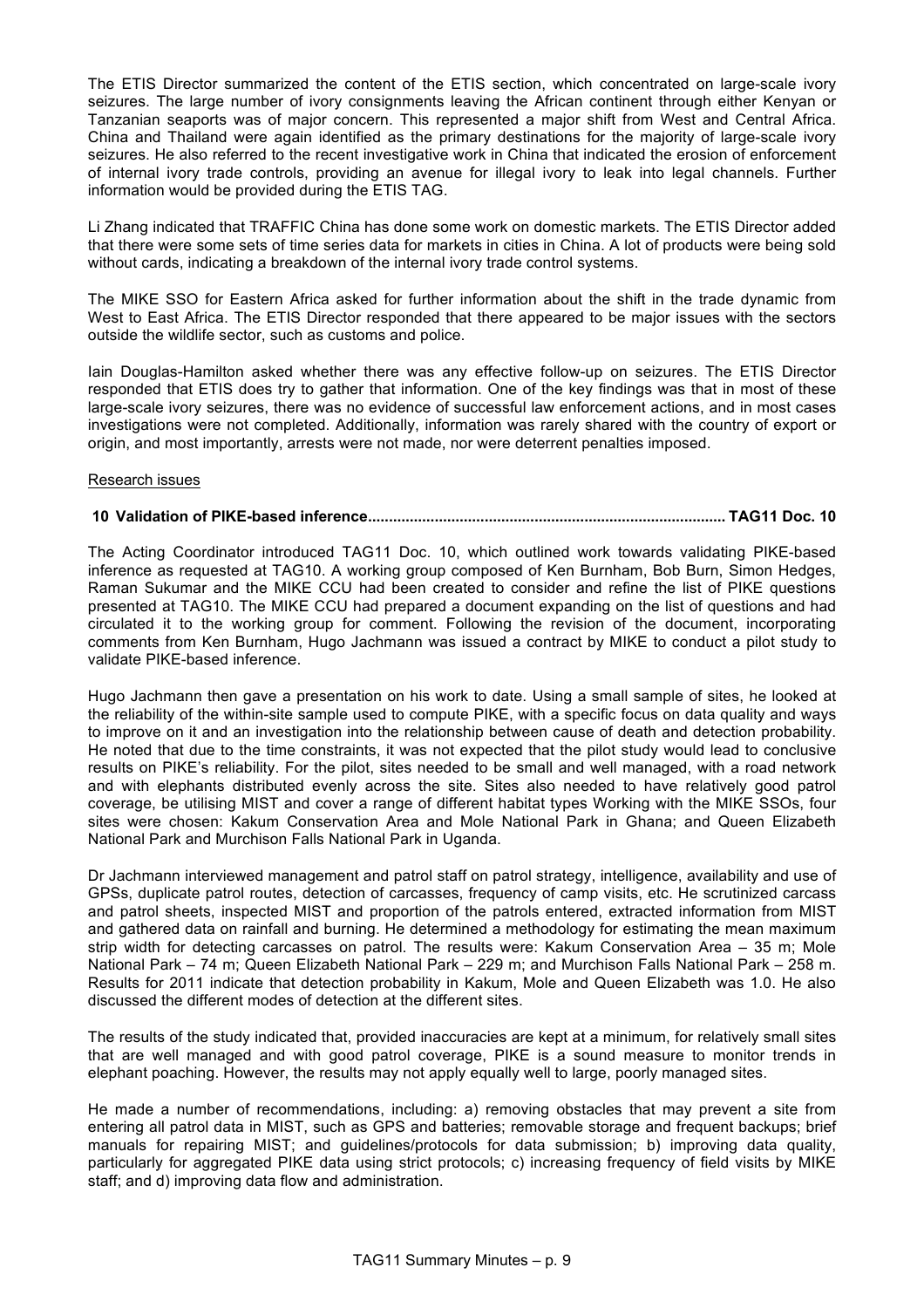The consultant closed by noting that the TAG needed to make a recommendation on whether to refine the method presented for estimating strip width or to adopt another. He noted that although it would be very expensive to do so, certain things would need to be done if the TAG were to recommend expanding on the method proposed. A larger sample of sites would be needed, to include poorly managed sites as well as more forest sites. Studies would need to be conducted in both dry and wet seasons to refine strip width. He also pointed out that it would be useful to model the effect of carcass age on strip width as well as to study the extent of duplicate patrol routes and collect additional information on mode of detection.

The Acting Coordinator thanked the consultant and noted that one of the criteria in selecting the sites was that both Ghana and Uganda had adopted MIST themselves. The consultant had raised the issue of discrepancies between the PIKE calculated from carcass forms and the aggregated carcass data reported to and held by the MIKE CCU over a few years. The Acting MIKE Coordinator noted that these discrepancies were identified and raised to the MIKE CCU, and a decision was made to keep the baseline data as originally reported to CITES. However, the Acting Coordinator noted that he was open to reviewing that decision.

Iain Douglas-Hamilton asked whether detection by aircraft was found to be common. The consultant replied that this was the method in one or two cases in the Uganda sites and in none in the Ghana sites. Simon Hedges asked whether detection probability varied with legal against illegal killing. He consultant responded that the sample size was too small to evaluate this.

Simon Hedges also raised the issue that ranger-based patrols rarely cover the protected area randomly or systematically, rather following particular fixed patrol routes. The consultant responded that in the 4 sites selected, this was not an issue because of the high intensity of patrol coverage, but would be a major source of spatial bias in places that are less well patrolled. Ken Burnham asked whether the consultant thought that carcasses found using prior information would have been found by routine patrolling. The consultant responded that in these 4 sites, with the high level of patrol coverage, he thought that they would have been found.

Iain Douglas-Hamilton asked how seasonal variability was incorporated. The consultant responded that they used burned and unburned areas as a proxy, but that it would definitely be better to repeat the work during the wet season. Iain Douglas-Hamilton challenged the idea that there was 100 % detection probability even in small, well-patrolled sites.

## **ACTION: The working group (Ken Burnham, Bob Burn, Simon Hedges, Raman Sukumar and the MIKE CCU) will review the report, provide comments to the consultant, and decide on the next steps.**

The Acting Coordinator invited Bob Burn to give a brief presentation on the relationship between PIKE and carcass ratios, which was one of the action points from TAG10. Bob Burn had attempted to determine whether there was any statistical evidence of an association between PIKE and carcass ratios. There was only a very small data set, with 30 carcass ratio values available from 16 sites unevenly spread across years 2002 - 2009. The PIKE values used for the analysis were estimated by the model fitted in the TAG10 analysis. The relationship, if it at all existed, varied between sites. Therefore, he had used a hierarchical model with site as a grouping variable. Even then, it was difficult to say whether there was a general relationship, although there could be a site-specific relationship.

Iain Douglas-Hamilton warned that carcass ratios needed to be corrected in total counts. Colin Craig responded that if the search rate standards were met, the carcasses would be seen in total counts. Changes in the poaching situation were more likely to be readily detectable from changes in carcass ratios than from changes in elephant population estimates. The general problem was that aerial surveys were generally infrequent, and that carcass ratio data were not being collected uniformly. Carcass ratios could be used as a measure of illegal killing, and using the right assumptions, it should be possible to work out a measure analogous to PIKE based on carcass ratios. The Acting Coordinator noted that this might be useful at the site or national level, but not for the global analysis, given that there is no equivalent measure to the carcass ratio for forest habitats. The Acting Coordinator suggested that it might be useful for the AfESG to enter old carcass information into the AAED. The AfESG Programme Officer agreed to take note of that need, but noted that there were currently more urgent priorities for the AAED..

# **11 Estimating numbers of illegally killed elephants from PIKE............................................. TAG11 Doc. 11**

The Acting Coordinator introduced TAG11 Doc. 11, which outlined Ken Burnham's methodology for estimating numbers of illegally killed elephants from PIKE and George Wittemyer's modifications to assist with dealing with carcasses for which the cause of death is unknown. The Acting Coordinator also noted that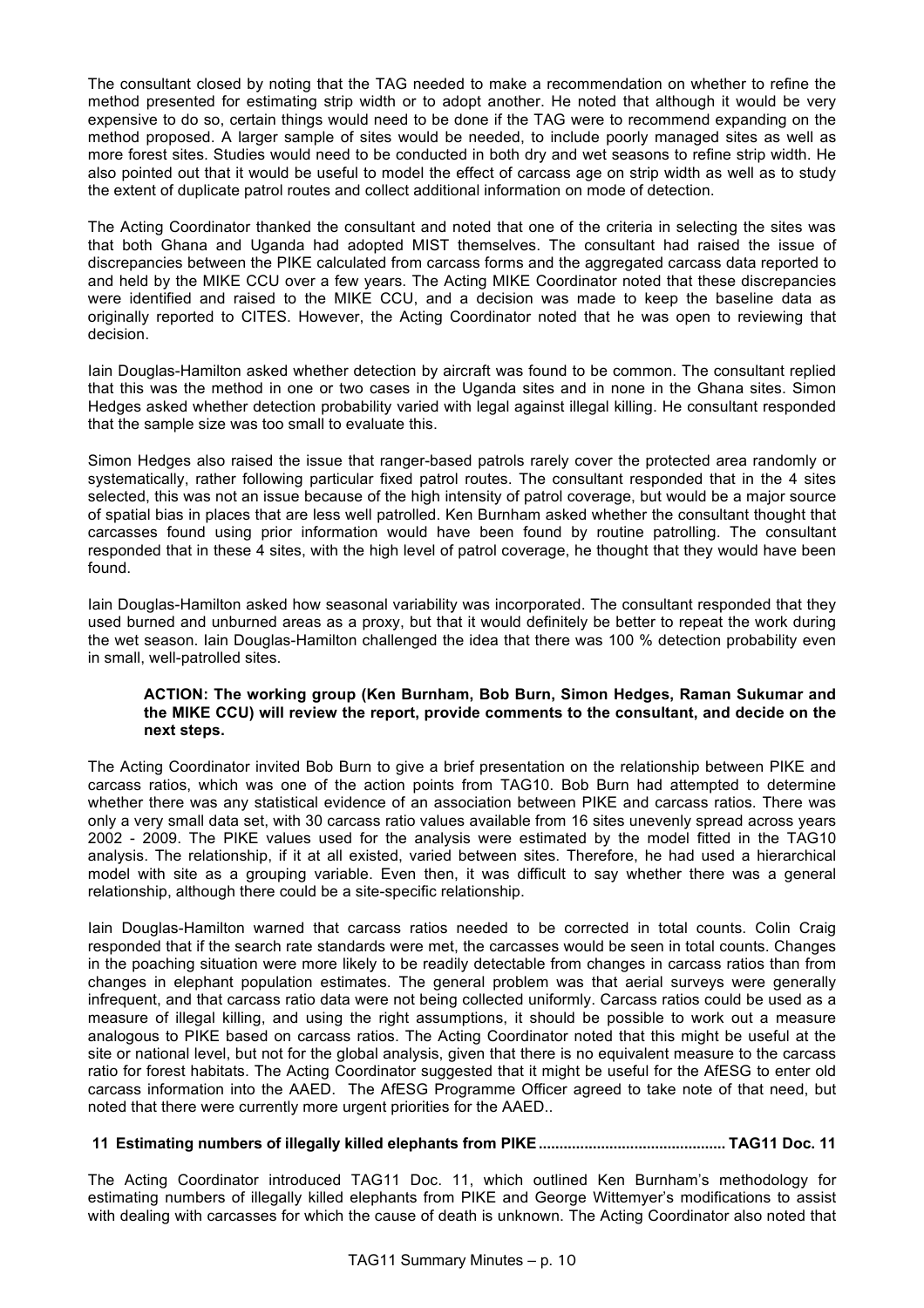a collaboration was ongoing with Dr. Fred de Boer of Wageningen University to develop a model of elephant population dynamics. Ken Burnham outlined the methodology and the Acting Coordinator invited comments.

Dr Wittemyer had suggested a Bayesian modelling approach to deal with the unknowns, but it was pointed out that the proportions of unknowns were low and decreasing and they were not perceived to be a significant problem.

There was also a discussion about whether to include Dr Burnham's method and its results in the document to the 62<sup>nd</sup> meeting of the Standing Committee (see TAG11 Doc. 8 and TAG11 Doc. 9). It was agreed that it should be included, but utilizing a percentage, rather than actual numbers. There was also further discussion of natural mortality rates and the impact of PIKE on natural mortality. These discussions are captured in the discussion of TAG11 Doc. 8.

## **12 Collaboration with the IUCN/SSC AfESG and AsESG...........................................................***No document*

The Acting Coordinator invited the Programme Officer of the AfESG and the co-Chair of the AsESG to update the TAG on collaboration with MIKE.

The Programme Officer of the AfESG provided an update on the African and Asian Elephant Database (AAED), which was now available at http://elephantdatabase.org. The AfESG had secured funding to hire a Database Officer, Peter Mwangi, who had started in March 2012. His focus was on entering the backlog of African elephant data, much of which was now available online. Analysis was starting, with a focus on MIKE sites.

She also updated the TAG on the other key areas of collaboration. The elephant meat study had been published and copies were available for TAG members. Pachyderm 50 had been published, with a special commemorative issue. MIKE and ETIS updates continued to be regularly included in Pachyderm. The AfESG continued to provide support to the African elephant meetings and the present TAG meeting.

Simon Hedges noted that work was continuing on the Asian component of the AAED. The range data was available online, and work was ongoing to finalize the analytical framework for Asian data in the AAED.

#### Processes and operational issues

## **13 Revision of the MIKE elephant aerial survey standards.................................................... TAG11 Doc. 13**

The Acting Coordinator introduced TAG11 Doc. 13, which outlined progress towards revising the MIKE aerial survey standards. The MIKE CCU had contracted the AfESG to organize a workshop to review the standards, and this had been held in March 2012. Debbie Gibson and Colin Craig were contracted to make the necessary amendments to the standards following recommendations from that workshop. The Acting Coordinator invited Colin Craig to review the changes and to alert the TAG to any areas requiring further discussion.

It was noted that the survey standards were not designed to be a manual, and that a number of manuals already existed. Regarding total counts, Iain Douglas-Hamilton noted that there were ways to reduce the problems associated with total counts, referring specifically to experiments conducted in 1994 that determined the bias issues around total counts.

#### **ACTION: Iain Douglas-Hamilton to provide language on total counts to Colin Craig for incorporation into the aerial survey standards.**

Regarding sampling intensity, Colin Craig noted that the survey standards were designed to detect a 30% decline with a probability of 90%, which is equivalent to a Percentage Relative Precision (PRP) of 25%. He felt that it would be best to include in the standards both the power to detect change and the required PRP, which are equivalent.

Colin Craig informed the TAG that an explanatory note had been added to explain the importance of reporting family groups and bulls separately in survey reports. The TAG agreed with this logic, and it was recommended that an additional explanatory note should be added to explain the importance of collecting information on and reporting of carcass ratios.

#### **ACTION: Colin Craig to add explanatory note on the importance of collecting and reporting carcass ratios.**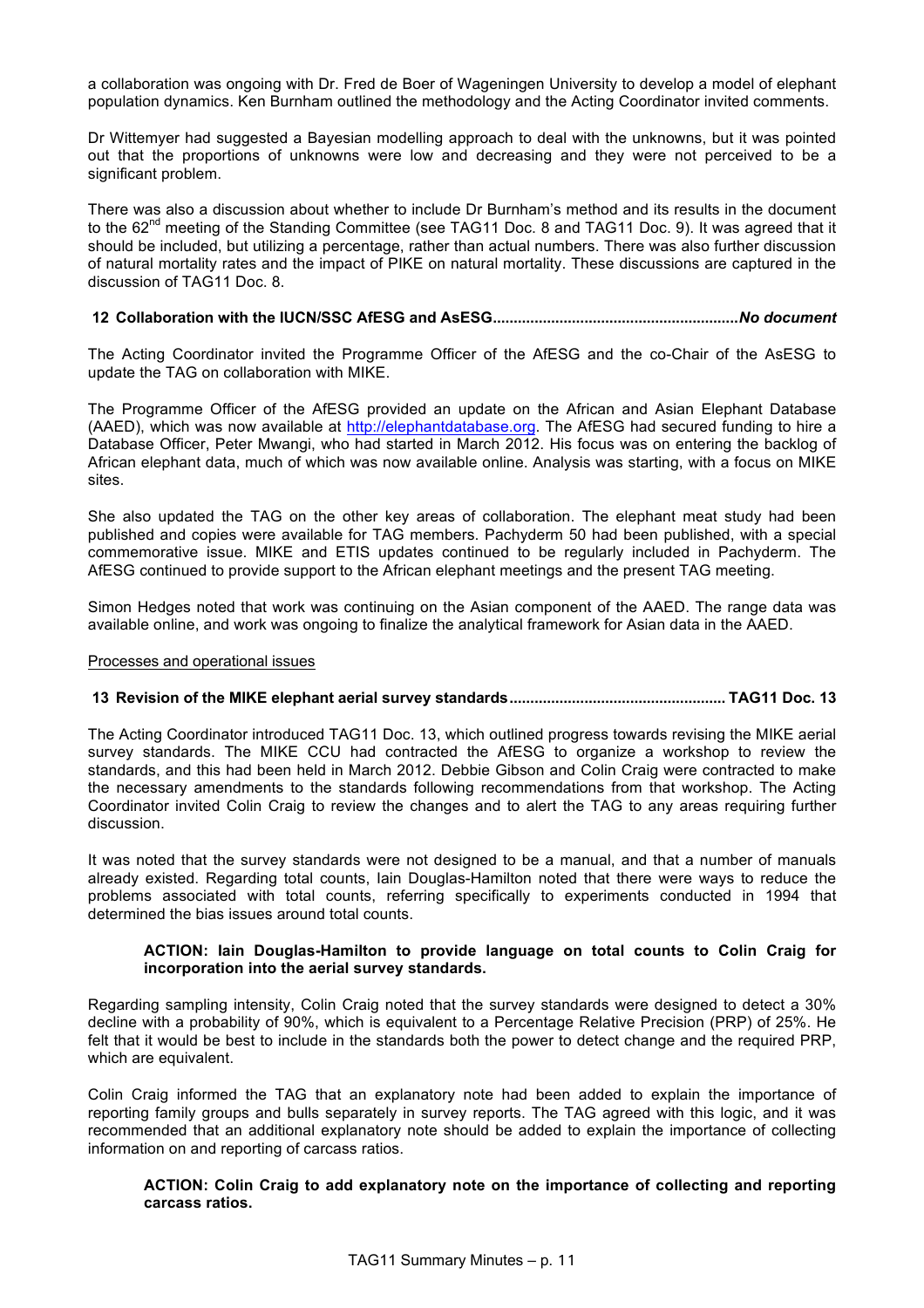There was some discussion around the impact of using different aircraft types in aerial surveys. Colin Craig asked whether the TAG considered it important to include a note on the need for research on this topic in the standards. The TAG did not feel that such calls for research would belong in the standards. Regarding cameras, Howard Frederick noted that using a suction mount allows observers to use cameras with very little training or experience. Iain Douglas-Hamilton noted that whenever methodologies are changed they should be done in parallel before making the shift permanently.

Regarding height, Colin Craig noted that he would prefer to keep the standard at 300ft and no higher. There was general agreement on this. A question was raised about how the height impacts the counting of carcasses.

## **ACTION: Colin Craig to maintain the standard for height at 300ft, with the caveat that where a long time series is not at 300ft, it is better to maintain the time series.**

There was some discussion of the use of tape recorders, with a number of TAG members noting that it was not necessary at most elephant densities, while recognizing it could be important for other species. It was agreed that research was needed to determine the elephant densities at which the tape recorders would become useful.

Regarding data validation, Colin Craig agreed that certain things had been omitted from the standards, including search rates, comparison of inter-observer differences, and ground speed. Surveyors could be encouraged to submit full metadata sets to allow audit and external data validation.

Regarding section 4.4 of the standards (speed), it was agreed that this should refer to 'ground speed'.

## **ACTION: Colin Craig to revise section 4.4 of the standards to refer to 'ground speed' rather than 'speed'.**

Following this discussion, Colin Craig felt that the changes could now be made and the standards finalized. It was suggested that a short article could be prepared for Pachyderm that explained the changes to the standards, and also to draw attention to the various manuals available.

## **ACTION: Colin Craig to make the agreed changes to the standards and finalize these for submission to the MIKE CCU.**

The Acting Coordinator then reminded the TAG that Ken Burnham had done some preliminary work on the optimal allocation of survey effort. He asked Ken and Colin to discuss this as a mini working group and report back to the TAG on the second day of the meeting. Colin Craig clarified that the challenge was to allocate sampling among strata to get the best precision. What was originally included in the standards was from work conducted in Alaska and rested on an assumption that turned out not to be true for elephants. Using a weight for each stratum to divide up total available sampling time, it was possible to calculate how much effort needed to be devoted to each stratum. Ken Burnham noted that the key part of this was to use the variance:mean ratio as the weight. This could be plugged into the effort allocation formula, including the area of the stratum and the density of objects based on any prior information available.

#### **ACTION: Colin Craig to make the necessary amendments regarding optimal allocation of survey effort to Appendix I of the survey standards.**

# **14 Software tools for data capture and management............................................................. TAG11 Doc. 14**

The Acting Coordinator introduced TAG11 Doc. 14, which outlined progress on developing software tools for data capture and management. He introduced,, SMART (Spatial Monitoring and Reporting Tool) a new system which was being developed by a consortium of NGOs with partial support from MIKE. SMART 1.0 was scheduled to be delivered at the end of 2012. At the same time, MIST had been re-written and a new version released under an open source license. MIKE would conduct an evaluation of both systems when available and would make recommendations to the range States for adoption. Either way, the range States would need to migrate to either the new MIST or SMART, as the previous version of MIST was being discontinued. SMART would allow easy importing of data from MIST, Cybertracker and other systems, and training materials were being developed as part of the SMART project. He then invited comments from the TAG.

Ken Burnham noted that while MIST was a good stepping stone, SMART seemed to be the future for data management and reporting. Colin Craig asked about the integration with MOMS. The Acting Coordinator clarified that part of the next phase of MIKE was to develop a simple integration between SMART and the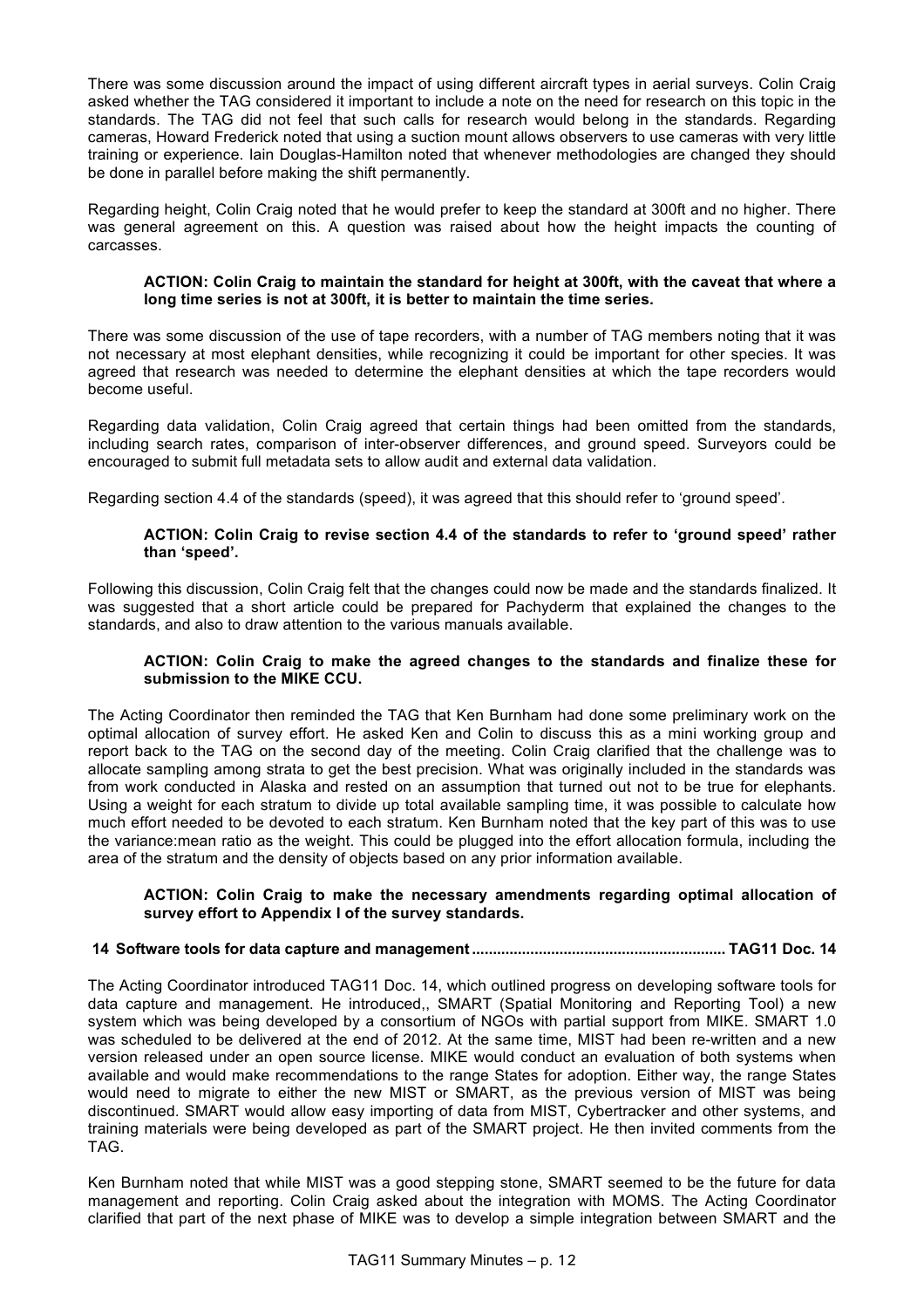paper-based MOMS. The SSO for Southern Africa asked about systems that do not use GPS. The Acting Coordinator clarified that it should be possible to use map grid systems with SMART. The SSO for Eastern Africa asked whether MIKE was in a position to influence the compatibility between MIST and SMART. The Acting Coordinator clarified that this was indeed the case, and it was a priority for MIKE.

Iain Douglas-Hamilton cautioned that some MIKE sites were very complex, including both official protected areas and non-protected areas. While KWS uses a radio message observation system, conservancies in northern Kenya use an adaptation of MOMS. The Acting Coordinator clarified that MIKE Phase II had not been trying to impose any system on wildlife authorities, and would not do so in the future. MIKE had offered MIST, but if countries had a preferred system they were free to use it as long as data standards for MIKE carcass data were met. The goal of any system, whether MIST, MOMS, or SMART, was to assist with site management, and to produce MIKE data as a by-product. Regarding Kenya, he clarified that KWS had in fact adopted MIST and had recently launched it as its official system.

Moses Kofi Sam raised the worry of announcing SMART before it was available. The Acting Coordinator agreed, but noted that it was important to be transparent with the range States and prepare them for the change, which would be inevitable with due to the discontinuation of the current version of MIST.

## **15 Options for building analytical capacity at MIKE sites ...................................................... TAG11 Doc. 15**

The Acting Coordinator introduced TAG11 Doc. 15, which described work towards determining analytical capacity needs at MIKE sites. He noted that this was one of the activities contemplated in the MIKE Phase II project, but given that MIKE Phase II saw the transition from the MIKE database to MIST, it had been felt appropriate to wait until a number of sites were fully up and running with MIST before initiating this work. Howard Frederick had been hired to undertake the analysis.

Mr Frederick presented his work on analytical capacity needs at MIKE sites. He had used the 2009 survey of MIKE implementation developed by the CCU as a starting point. The results of that survey had indicated that, while paper forms were generally being completed, data were not being entered into the MIKE database. . The adequacy of the site budget was the number one factor influencing whether or not data was entered into the computer. The antiquity of the site officer (how long the site officer had been on site) also influenced whether or not data entry was occurring. If the site had no budget, then very little was happening. If there was a small budget, then training and experience of the officers was important in terms of data entry occurring and the quality of that data entry.

Mr Frederick visited a number of sites (South Luangwa, Magoe, Queen Elizabeth National Park, Waza, and Virunga) to see how data were being handled and to observe what kinds of analyses were being done. There are a variety of situations at different sites, in particular in data storage capabilities. A change was noted from the narrative style of reporting patrols to more systematic ways of recording data in forms. The importance of commitment from management was illustrated in the following quote from an officer: "if the warden isn't interested in data, little will happen to collect it and it won't be used." Data collection and reporting with MIST was found to fit directly into the reporting needs of sites and wardens because wardens were now being asked to provide tables and maps, and MIST helped them to do that. Additionally, the availability of good spatial data let wardens design patrol routes and intensity more efficiently.

In order to obtain an updated picture of site analytical capacity needs, Mr Frederick adapted the 2009 survey on MIKE implementation and sent it out to respondents, with results still coming in at the time. In 2012, almost 80% of the sites were using MIST, since MIKE began promoting it in 2009. As a result, data entry was happening much more regularly. Data flow to the SSO was also taking place more regularly and not only when SSO visited sites, as had been the case in the past. The MIST database system was a clear asset to work in the field. In some places, where budget was still limited, it would take longer to have smooth data entry, analysis and reporting. There were a lot of young officers with computer experience who were excited about the possibilities offered by these systems. Mr Frederick made the following observations: backups were still rare; data were being entered regularly if not immediately; data from GPS units were only occasionally downloaded; there was little data validation at the country level; and data from remote observation posts only made it slowly to park headquarters. Site officers seemed to be on site longer, but there was still considerable turnover in national officers – they moved to other jobs more frequently and were more difficult to contact. This pattern was the reverse of what had been found in the 2009 survey.

Field, data were being collected and there was primary validation of metadata and correct usage of codes. There was only some secondary validation (initial analyses to detect outliers, particularly in spatial data). Reporting of PIKE, descriptive statistics and coverage maps was only just starting to happen, with many officers experimenting and keen to gain skills and knowledge on this front. Advanced analysis (trends, spatial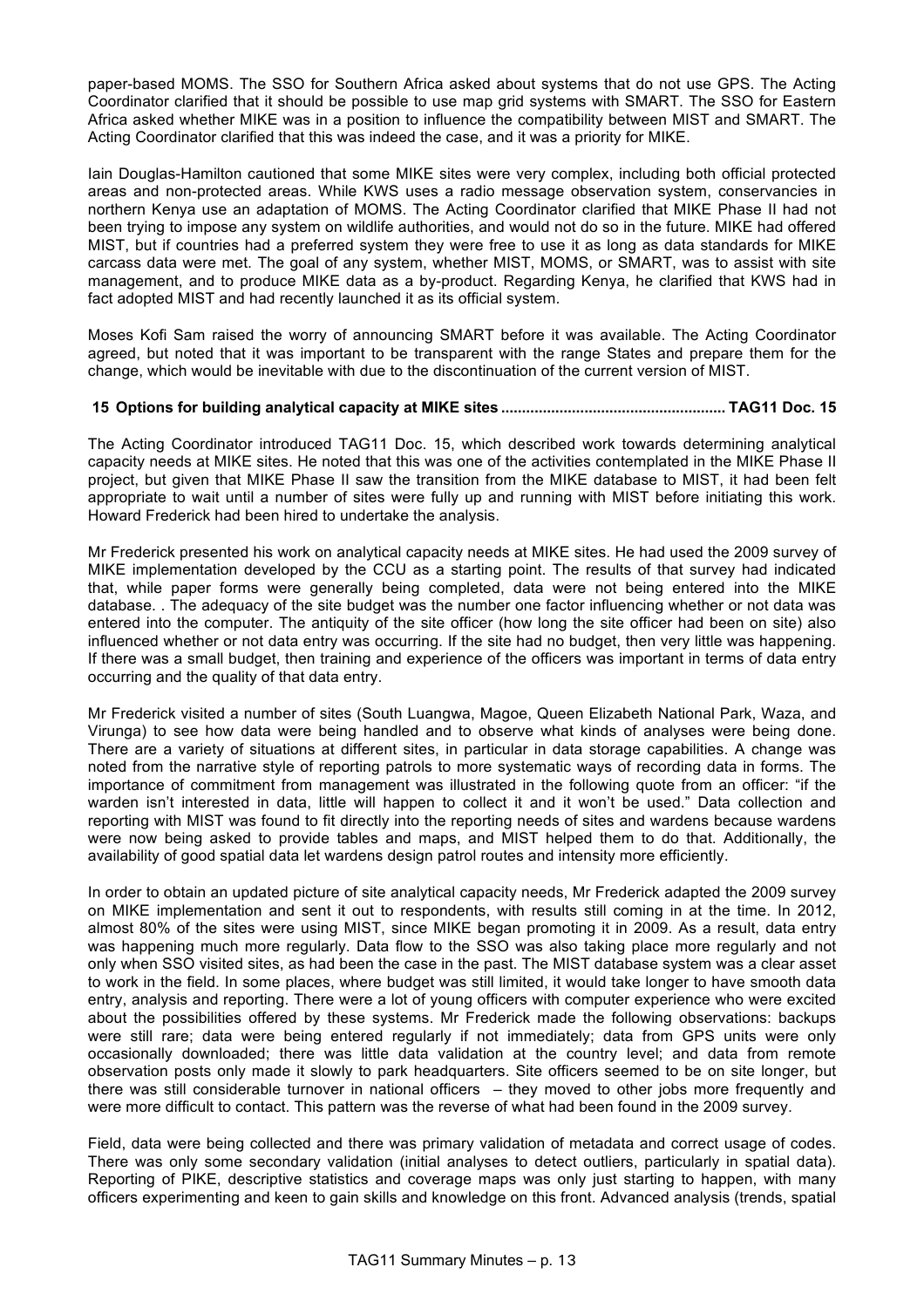variation, comparisons) were not happening at all yet. Few officers had yet acquired the skills to customise or administer the system.

In the next phase of MIKE, it would be useful to provide more training and instruction manuals and guides, in parallel with the steps outlined above. Patrol data guides are in existence, and in use. Data entry and validation guides were available. Secondary validation and reporting were less well covered, and a 'cookbook' or 'how-to' guide was considered necessary. Advanced analysis was not happening at the site, and any guide should be separate from the reporting cookbook above. Data officers were taking data into other programmes and tools for analysis, such as QGIS, Excel, and ArcGIS, and so it was felt that guidance on these tools was also needed. There was also a need for customisation and administration manual. A few things were missing from the basic analyses currently being conducted: confidence intervals; catch per unit effort; patrol coverage; and PIKE. Additionally, secondary validation was very important and needed to be enhanced.

Mr Frederick also visited wildlife colleges (Mweka in Tanzania, Garoua in Cameroon and Nyamaluma in Zambia) to assess their capacities, their curricula and student profiles. The results of these visits indicated that working with the colleges may not be as valuable as had been anticipated. Garoua and Mweka had a reduced number of foreign students. Site officers were usually university graduates and not graduates of the wildlife colleges.

Mr Frederick then invited questions and comments from the TAG. The SSO for Central Africa noted that it was not a question of what was currently missing from the basic analyses, but rather of what was next in terms of capacity building on analyses. The consultant agreed with this comment.

Tom Milliken noted that the work showed such positive progress, and yet was coming at a time when the MIKE budget was about to be seriously reduced. Mr Frederick agreed that MIKE had succeeded in creating momentum but, more importantly, the demand now clearly existed from the wardens and central offices. Combined with the fact that the computer literacy had been increasing, it was possible that producing and distributing step-wise manuals could have an impact now that would not have been possible 10 years before.

Moses Kofi Sam asked how to improve the work of the National Officers. Mr Frederick responded that the basic and advanced analyses should be understood by the National Officers. The Acting Coordinator noted that to date, MIST was being rolled out with an emphasis on the site level. However, with 16 range States interested in or already in the process of implementing MIST across the national protected area networks, there would be more demand for National Officers to interact more closely with the system and the data. The main problem currently was that most National Officers were mid-level to senior managers and were not necessarily involved in dealing with data at all.

Iain Douglas-Hamilton asked about the role of NGOs. Howard responded that information on NGO involvement was being collected, and those data would be analysed upon completion of the survey. It was clear, however, that the more advanced analyses were occurring where there was NGO involvement. The Acting Coordinator agreed that there was a need for greater collaboration with NGOs wherever they were present. Simon Hedges noted that Tony Lynam was working on producing manuals under contract from MIKE, and that it would be important for Tony Lynam and Mr Frederick to link their work.

Liz Bennett congratulated Mr Frederick and the MIKE team on the work. She suggested that a key question would be how far the system was from being self-sustaining and how much senior technical oversight would still be needed. Mr Frederick referred the question to the SSOs. Edison Nuwamanya said that for new entrants, it was too early for the system to be sustainable. It had taken Uganda 8-10 years for MIST to become sustainable. The first 3 years there were challenges of resistance to change and, only once that hurdle was overcome, could the focus move to implementation and enhancing analytical ability.

On the subject of finding sustainable partners to impart training on data management systems, the Acting Coordinator mentioned that the staff of many wildlife authorities in Africa go through military training, and that perhaps it would be worth exploring embedding training on data collection, management and analysis as part of that training. Mr Frederick agreed that operational training for most countries did seem to be paramilitary and this was definitely something to explore.

#### **16 Operation of MIKE in African and Asian subregions ............................................................***No document*

Due to time constraints, the Acting Coordinator asked the SSOs to update the TAG on issues that required TAG attention, i.e. specific questions that the SSO needed the TAG to help answer.